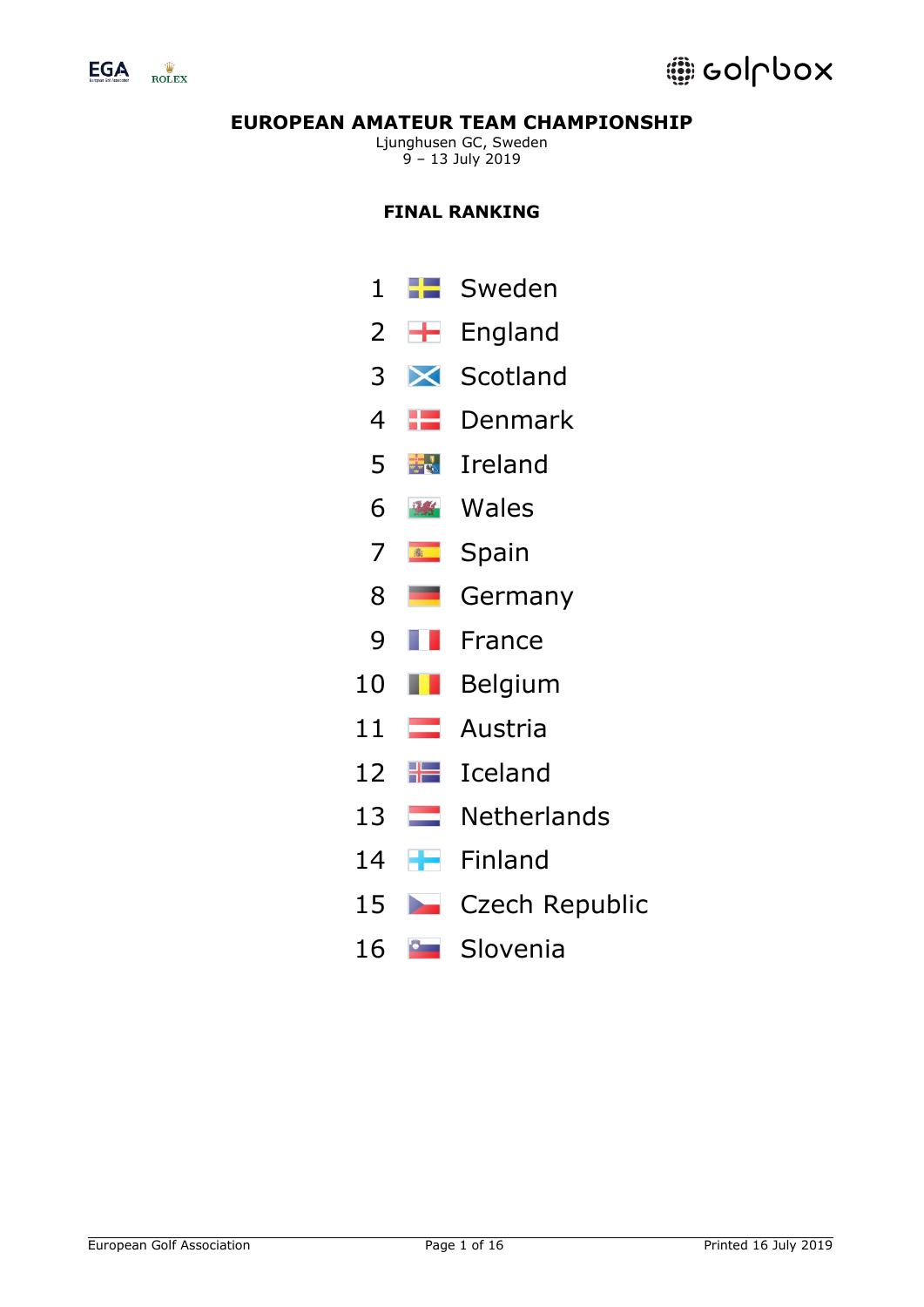

Ljunghusen GC, Sweden – 13 July 2019

#### **LEADERBOARD AFTER STROKEPLAY Teams**

| Pos | <b>Name</b>           | Country | To par | R1  | R <sub>2</sub> | <b>Total</b> |
|-----|-----------------------|---------|--------|-----|----------------|--------------|
|     |                       |         |        |     |                |              |
| 1   | <b>Ireland</b>        |         | $-19$  | 351 | 350            | 701          |
| 2   | <b>England</b>        |         | $-16$  | 351 | 353            | 704          |
| 3   | <b>Scotland</b>       |         | $-10$  | 353 | 357            | 710          |
| 4   | Sweden                |         | $-6$   | 353 | 361            | 714          |
| 5   | Germany               |         | Par    | 369 | 351            | 720          |
| 6   | <b>Spain</b>          |         | $+2$   | 359 | 363            | 722          |
| 7   | <b>Wales</b>          |         | $+12$  | 370 | 362            | 732          |
| 8   | <b>Denmark</b>        |         | $+14$  | 366 | 368            | 734          |
| 9   | <b>France</b>         |         | $+16$  | 368 | 368            | 736          |
| 10  | <b>Netherlands</b>    |         | $+17$  | 369 | 368            | 737          |
| 11  | <b>Iceland</b>        |         | $+18$  | 363 | 375            | 738          |
| 12  | <b>Finland</b>        |         | $+18$  | 372 | 366            | 738          |
| 13  | Austria               |         | $+19$  | 368 | 371            | 739          |
| 14  | <b>Czech Republic</b> |         | $+23$  | 377 | 366            | 743          |
| 15  | <b>Belgium</b>        |         | $+24$  | 371 | 373            | 744          |
| 16  | Slovenia              |         | $+49$  | 387 | 382            | 769          |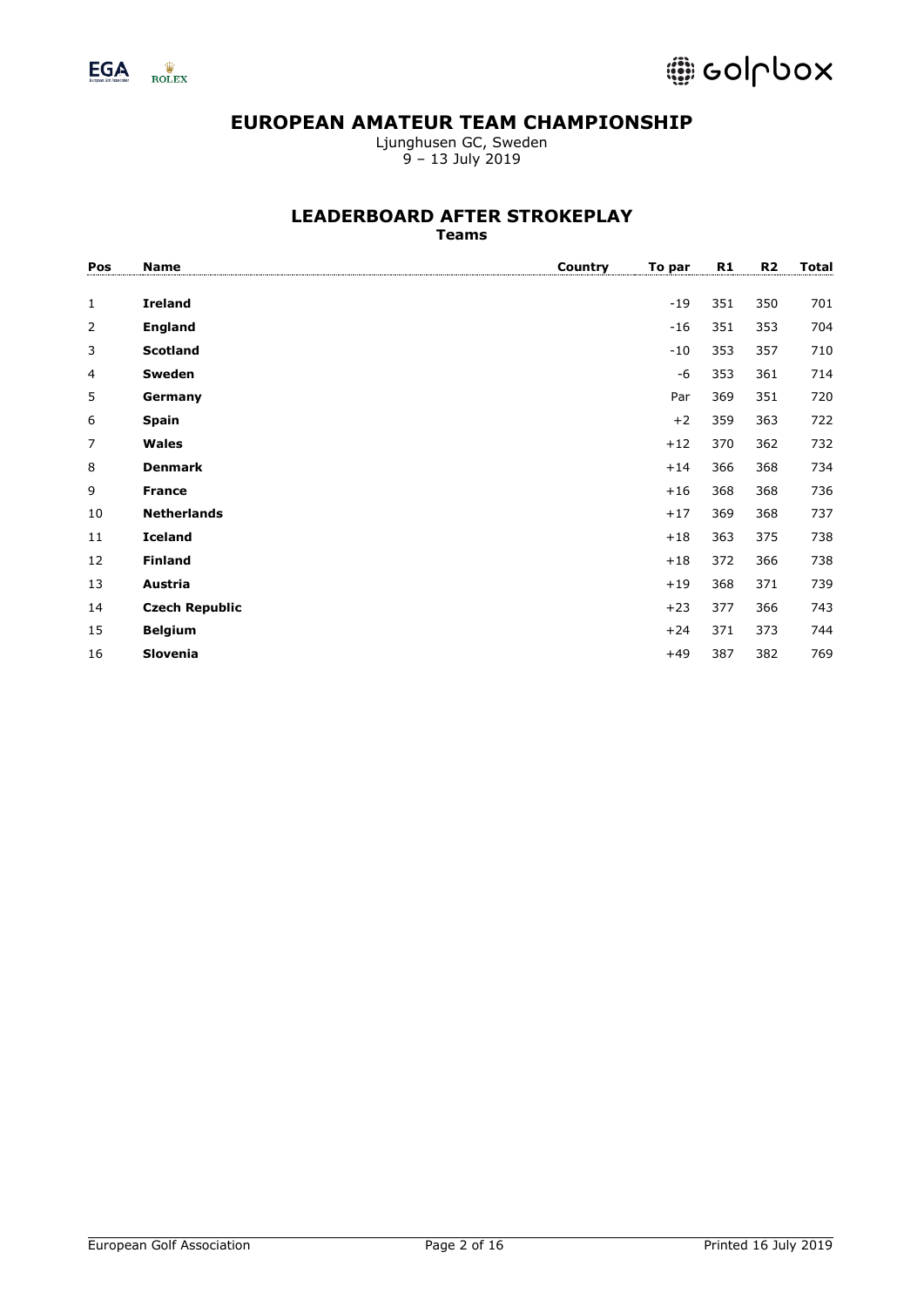

Ljunghusen GC, Sweden 9 – 13 July 2019

**LEADERBOARD AFTER STROKEPLAY**

**Teams**

| Pos            | Name                    | Country     | To par | R1  | R <sub>2</sub> | <b>Total</b> |
|----------------|-------------------------|-------------|--------|-----|----------------|--------------|
|                |                         |             |        |     |                |              |
| $\mathbf{1}$   | <b>Ireland</b>          |             | $-19$  | 351 | 350            | 701          |
|                | POWER, Mark             | Ireland (a) |        | 74  | 70             |              |
|                | RAFFERTY, Caolan        | Ireland (a) |        | 69  | 70             |              |
|                | MCLARNON, Tiarnan       | Ireland (a) |        | 72  | 70             |              |
|                | PURCELL, Conor          | Ireland (a) |        | 67  | 68             |              |
|                | SUGRUE, James           | Ireland (a) |        | 70  | 72             |              |
|                | MULLARNEY, Ronan        | Ireland (a) |        | 73  | 72             |              |
|                |                         |             |        |     |                |              |
| $\overline{2}$ | <b>England</b>          |             | $-16$  | 351 | 353            | 704          |
|                | SLOMAN, Tom             | England     |        | 67  | 69             |              |
|                | PLUMB, Tom              | England     |        | 71  | 71             |              |
|                | LAMB, Matty             | England     |        | 73  | 73             |              |
|                | FITZPATRICK, Alex       | England     |        | 69  | 70             |              |
|                | JONES, Ben              | England     |        | 71  | 70             |              |
|                | HALL, Harry             | England     |        | 75  | 74             |              |
|                |                         |             |        |     |                |              |
| 3              | <b>Scotland</b>         |             | $-10$  | 353 | 357            | 710          |
|                | SCOTT, Sandy            | Scotland    |        | 72  | 69             |              |
|                | WALKER, Euan            | Scotland    |        | 67  | 65             |              |
|                | WILSON, James           | Scotland    |        | 70  | 75             |              |
|                | LUMSDEN, Ryan           | Scotland    |        | 73  | 74             |              |
|                | MCINSTOSH, Euan         | Scotland    |        | 73  | 74             |              |
|                | STEWART, Jamie          | Scotland    |        | 71  | 82             |              |
|                |                         |             |        |     |                |              |
| 4              | Sweden                  |             | $-6$   | 353 | 361            | 714          |
|                | NYHOLM, Pontus          | Sweden      |        | 72  | 73             |              |
|                | NORRMAN, Vincent        | Sweden      |        | 68  | 73             |              |
|                | ÅBERG, Ludvig           | Sweden      |        | 74  | 72             |              |
|                | NYFJÄLL, David          | Sweden      |        | 68  | 73             |              |
|                | BERGSTRÖM, Albin        |             |        | 71  |                |              |
|                |                         | Sweden      |        |     | 70             |              |
|                | PÅLSSON, Christoffer    | Sweden      |        | 74  | 73             |              |
| 5              | Germany                 |             | Par    | 369 | 351            | 720          |
|                | HAMMER, Marc            | Germany     |        | 74  | 72             |              |
|                |                         |             |        | 75  | 69             |              |
|                | SCHMID, Matthias        | Germany     |        | 73  | 69             |              |
|                | HERRMANN, Maximilian    | Germany     |        | 77  | 70             |              |
|                | HERRMANN, Alexander     | Germany     |        |     |                |              |
|                | HIRMER, Michael         | Germany     |        | 74  | 71             |              |
|                | DE BRUYN, Jannik        | Germany     |        | 73  | 75             |              |
| 6              | <b>Spain</b>            |             | $+2$   | 359 | 363            | 722          |
|                |                         |             |        |     |                |              |
|                | PASTOR, Víctor          | Spain       |        | 69  | 77             |              |
|                | MATA, Adrían            | Spain       |        | 73  | 72             |              |
|                | ROUSAUD, Eduard         | Spain       |        | 72  | 70             |              |
|                | MONTERO, Ignacio        | Spain       |        | 76  | $77$           |              |
|                | LÓPEZ-CHACARRA, Eugenio | Spain       |        | 69  | 71             |              |
|                | DEL REY, Alejandro      | Spain       |        | 76  | 73             |              |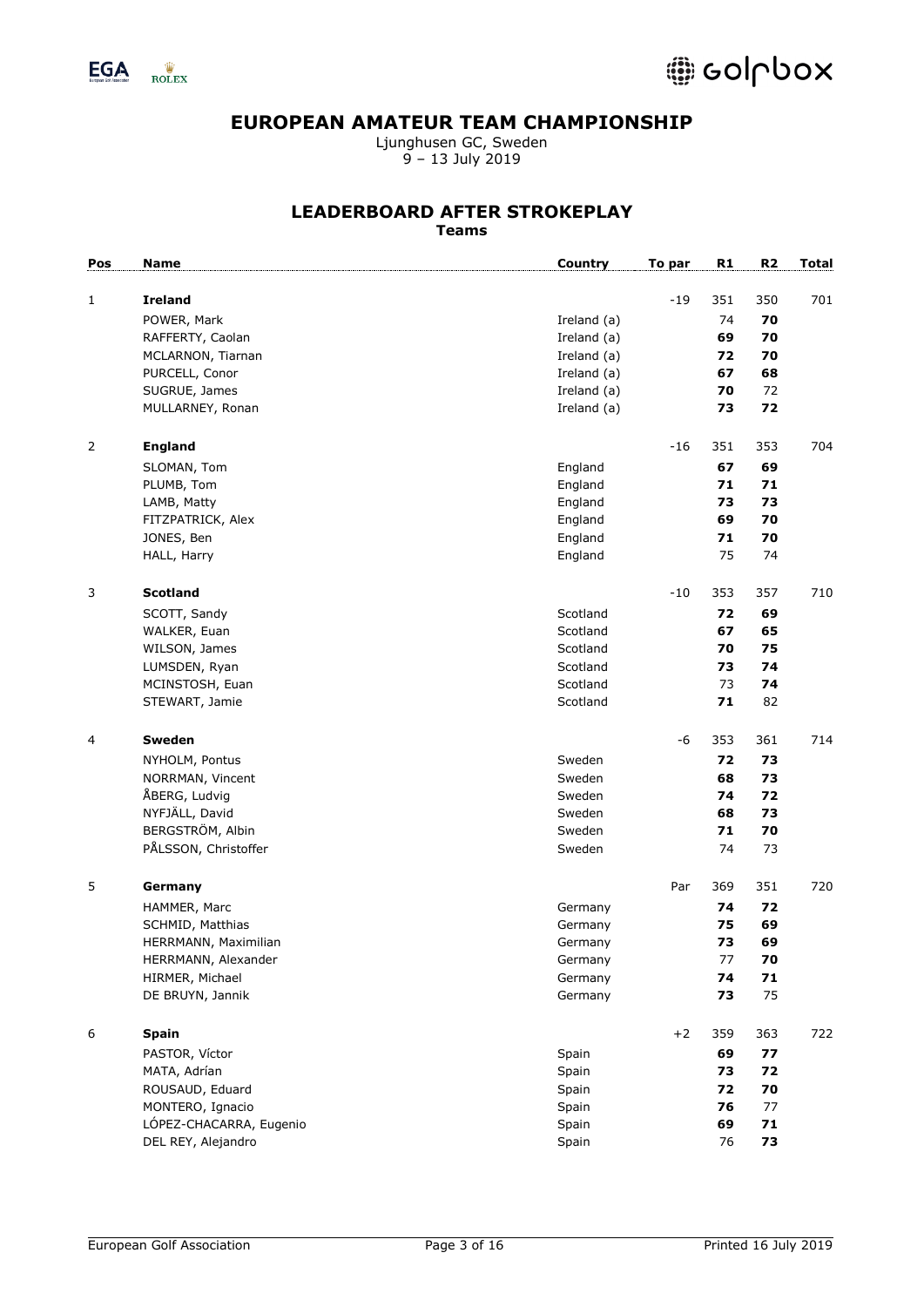

Ljunghusen GC, Sweden 9 – 13 July 2019

### **LEADERBOARD AFTER STROKEPLAY**

**Teams**

| Pos | <b>Name</b>                   | Country        | To par | R1  | R <sub>2</sub> | <b>Total</b> |
|-----|-------------------------------|----------------|--------|-----|----------------|--------------|
|     |                               |                |        |     |                |              |
| 7   | Wales                         |                | $+12$  | 370 | 362            | 732          |
|     | CHAMBERLAIN, Ben              | Wales          |        | 70  | 71             |              |
|     | ROBERTS, Matt                 | Wales          |        | 72  | 73             |              |
|     | DAVIES, Archie                | Wales          |        | 76  | 77             |              |
|     | DAVIES, Jacob                 | Wales          |        | 75  | 70             |              |
|     | HAPGOOD, Jake                 | Wales          |        | 78  | 73             |              |
|     | TREW, Gaelen                  | Wales          |        | 77  | 75             |              |
| 8   | <b>Denmark</b>                |                | $+14$  | 366 | 368            | 734          |
|     | SØRENSEN, Andreas Hillersborg | Denmark        |        | 72  | 73             |              |
|     | FRANCES, Alexander George     | Denmark        |        | 73  | 73             |              |
|     | BROWN, Hamish William         | <b>Denmark</b> |        | 75  | 75             |              |
|     | NEERGAARD-PETERSEN, Rasmus    | Denmark        |        | 72  | 73             |              |
|     | HØST, August Thor             | Denmark        |        | 77  | 75             |              |
|     | AXELSEN, John                 | Denmark        |        | 74  | 74             |              |
|     |                               |                |        |     |                |              |
| 9   | <b>France</b>                 |                | $+16$  | 368 | 368            | 736          |
|     | CHARMASSON, Clément           | France         |        | 66  | 79             |              |
|     | PENDARIES, Adrien             | France         |        | 78  | 77             |              |
|     | RAVETTO, David                | France         |        | 74  | 69             |              |
|     | FUCHS, Alexandre              | France         |        | 76  | 69             |              |
|     | KO, Jeong-Weon                | France         |        | 86  | 81             |              |
|     | VEYRET, Victor                | France         |        | 74  | 74             |              |
| 10  | <b>Netherlands</b>            |                | $+17$  | 369 | 368            | 737          |
|     | VAN TILBURG, Nordin           | Netherlands    |        | 76  | 71             |              |
|     | KOUWENAAR, Koen               | Netherlands    |        | 72  | 73             |              |
|     | GEURTS, Bob                   | Netherlands    |        | 76  | 78             |              |
|     | VAN DER WEELE, Kiet           | Netherlands    |        | 77  | 77             |              |
|     | ANTONISSE, Dario              | Netherlands    |        | 71  | 73             |              |
|     | JI, Jerry                     | Netherlands    |        | 74  | 74             |              |
|     |                               |                |        |     |                |              |
| 11  | <b>Iceland</b>                |                | $+18$  | 363 | 375            | 738          |
|     | PÉTURSSON, Bjarki             | Iceland        |        | 68  | 77             |              |
|     | SIGURBRANDSSON, Dagbjartur    | Iceland        |        | 72  | 72             |              |
|     | MAGNUSSON, Birgir Björn       | Iceland        |        | 75  | 75             |              |
|     | SVEINBERGSSON, Gísli          | Iceland        |        | 72  | 77             |              |
|     | ARNÓRSSON, Rúnar              | Iceland        |        | 78  | 77             |              |
|     | SNÆR JÚLÍUSSON, Aron          | Iceland        |        | 76  | 74             |              |
| 12  | <b>Finland</b>                |                | $+18$  | 372 | 366            | 738          |
|     |                               |                |        |     |                |              |
|     | MÄHÖNEN, Veeti                | Finland        |        | 77  | 77             |              |
|     | HONKALA, Matias               | Finland        |        | 72  | 71             |              |
|     | LEHESMAA, Santeri             | Finland        |        | 77  | 78             |              |
|     | HIETALA, Alex                 | Finland        |        | 73  | 71             |              |
|     | SIMBERG, Casper               | Finland        |        | 75  | 72             |              |
|     | JOLKKONEN, Jonatan            | Finland        |        | 75  | 75             |              |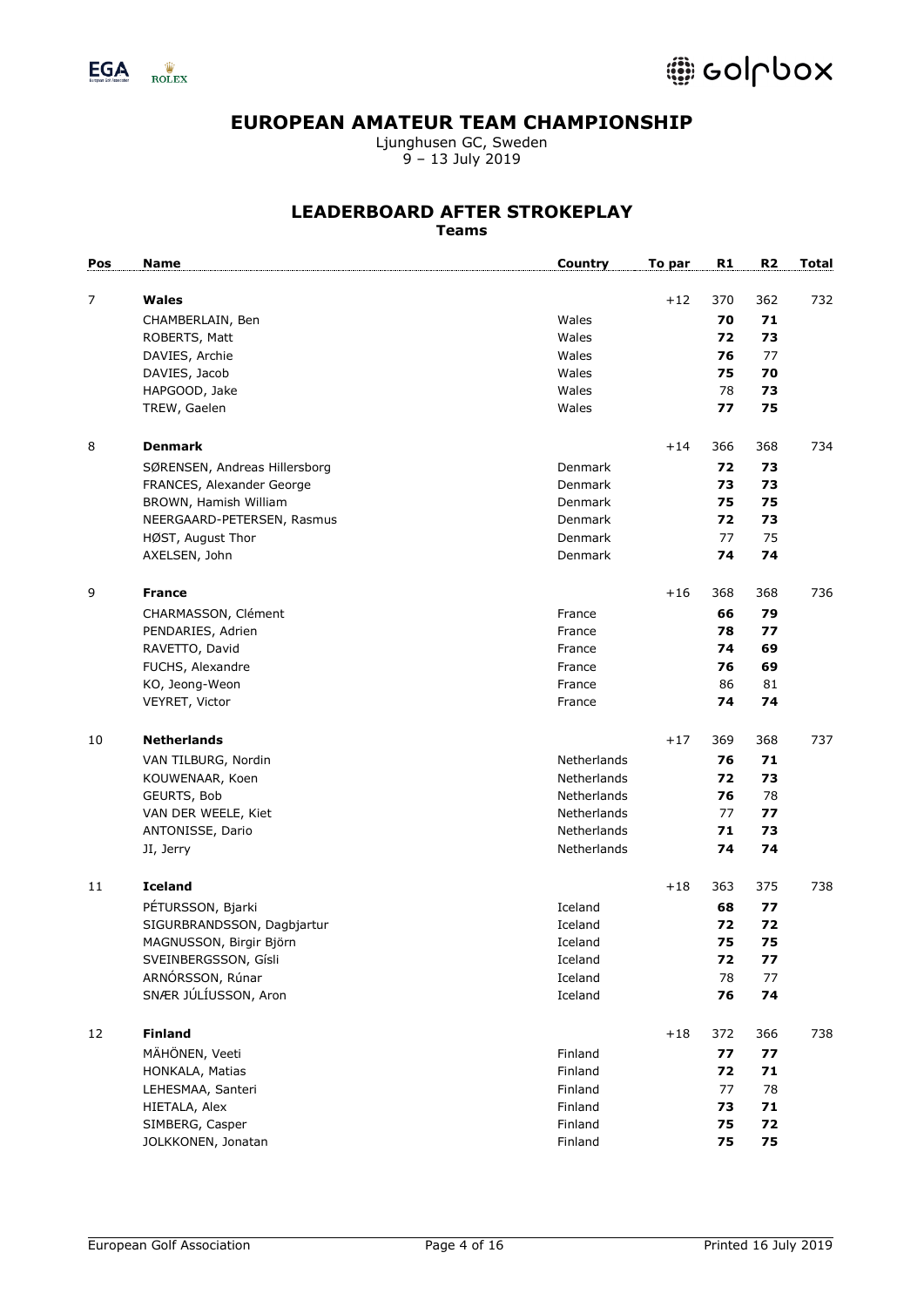

Ljunghusen GC, Sweden 9 – 13 July 2019

#### **LEADERBOARD AFTER STROKEPLAY**

**Teams**

| Pos | <b>Name</b>                 | Country  | To par | R1  | R <sub>2</sub> | <b>Total</b> |
|-----|-----------------------------|----------|--------|-----|----------------|--------------|
| 13  | Austria                     |          | $+19$  | 368 | 371            | 739          |
|     | LIPOLD, Lukas               | Austria  |        | 70  | 75             |              |
|     | FOLK, Gerold                | Austria  |        | 74  | 75             |              |
|     | KAMML, Paul                 | Austria  |        | 72  | 71             |              |
|     | RATH, Oliver                | Austria  |        | 76  | 78             |              |
|     | STEINLECHNER, Maximilian    | Austria  |        | 76  | 72             |              |
|     | REGNER, Niklas              | Austria  |        | 83  | 80             |              |
| 14  | <b>Czech Republic</b>       |          | $+23$  | 377 | 366            | 743          |
|     | ZACH, Simon                 | Czech    |        | 81  | 74             |              |
|     | ZUSKA, Jiri                 | Czech    |        | 72  | 72             |              |
|     | BARES, Jakub                | Czech    |        | 79  | 70             |              |
|     | STRYCEK, Krystof            | Czech    |        | 73  | 86             |              |
|     | JANIK, Petr                 | Czech    |        | 74  | 78             |              |
|     | ZAPLETAL, Matyas            | Czech    |        | 79  | 72             |              |
| 15  | <b>Belgium</b>              |          | $+24$  | 371 | 373            | 744          |
|     | DE WOUTERS D'OPLINTER, Jean | Belgium  |        | 75  | 76             |              |
|     | DE BONDT, Alan              | Belgium  |        | 73  | 77             |              |
|     | VAN DOREN, Yente            | Belgium  |        | 75  | 75             |              |
|     | DUMONT DE CHASSART, Adrien  | Belgium  |        | 73  | 75             |              |
|     | TADIOTTO, Giovanni          | Belgium  |        | 75  | 70             |              |
|     | BESARD, Matthis             | Belgium  |        | 75  | 77             |              |
| 16  | Slovenia                    |          | $+49$  | 387 | 382            | 769          |
|     | STIRN, Zan Luka             | Slovenia |        | 78  | 76             |              |
|     | HRIBERNIK, Jan              | Slovenia |        | 77  | 72             |              |
|     | VOJTEH BURKELCA, Kristjan   | Slovenia |        | 79  | 76             |              |
|     | STIRN, Gal Patrik           | Slovenia |        | 78  | 78             |              |
|     | POTOCAR, Vid Joze           | Slovenia |        | 85  | 80             |              |
|     | NAGLIC, Luka                | Slovenia |        | 75  | 83             |              |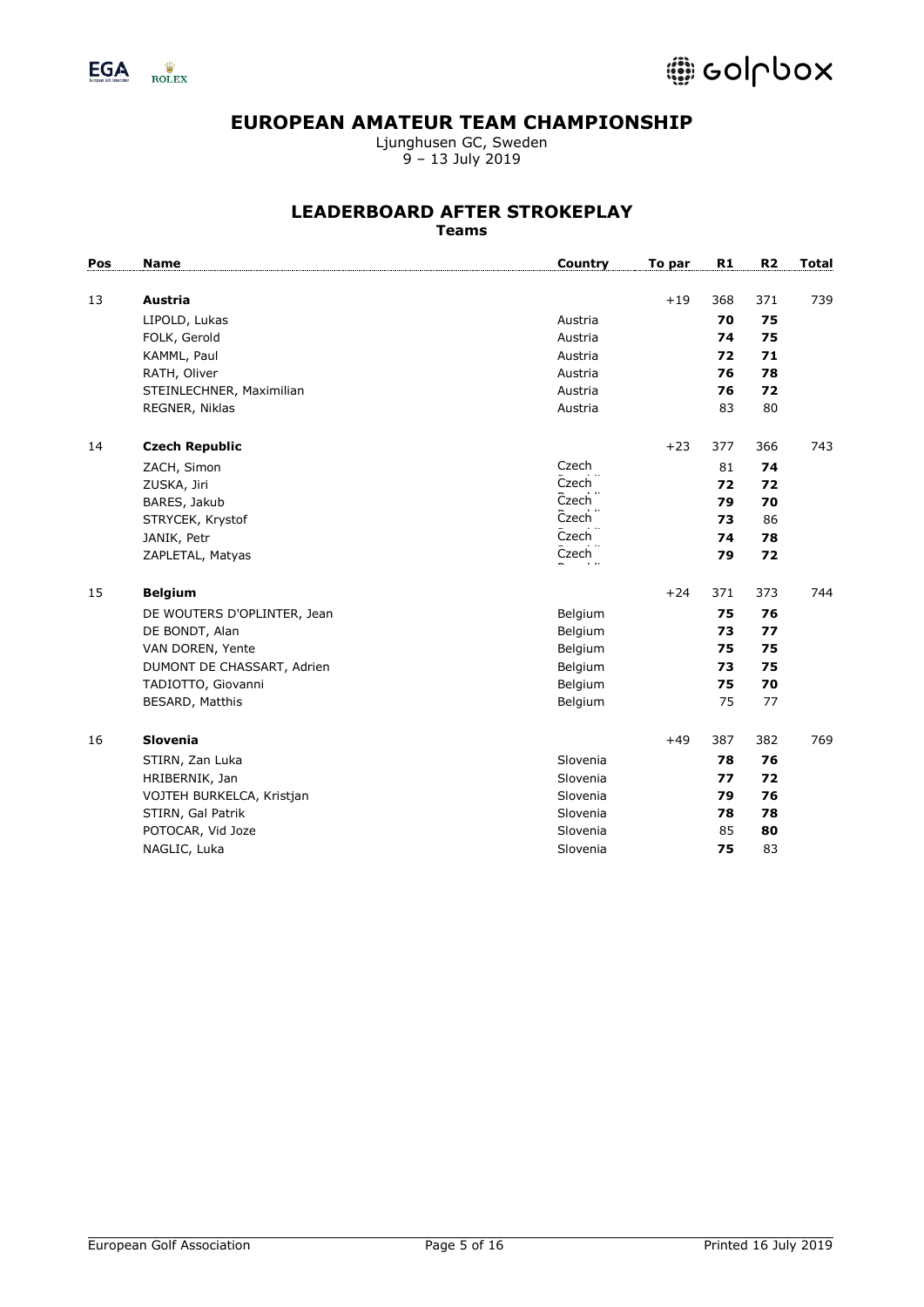

Ljunghusen GC, Sweden – 13 July 2019

#### **LEADERBOARD AFTER STROKEPLAY Individual**

| Pos | Name                          | Country           | To par | R <sub>1</sub> | R <sub>2</sub> | <b>Total</b> |
|-----|-------------------------------|-------------------|--------|----------------|----------------|--------------|
| 1   | WALKER, Euan                  | Scotland          | $-12$  | 67             | 65             | 132          |
| 2   | PURCELL, Conor                | Ireland (a)       | -9     | 67             | 68             | 135          |
| 3   | SLOMAN, Tom                   | England           | -8     | 67             | 69             | 136          |
| 4   | RAFFERTY, Caolan              | Ireland (a)       | $-5$   | 69             | 70             | 139          |
| 5   | FITZPATRICK, Alex             | England           | $-5$   | 69             | 70             | 139          |
| 6   | LÓPEZ-CHACARRA, Eugenio       | Spain             | -4     | 69             | 71             | 140          |
| 7   | SCOTT, Sandy                  | Scotland          | -3     | 72             | 69             | 141          |
| 8   | BERGSTRÖM, Albin              | Sweden            | -3     | 71             | 70             | 141          |
| 9   | JONES, Ben                    | England           | -3     | 71             | 70             | 141          |
| 10  | CHAMBERLAIN, Ben              | Wales             | -3     | 70             | 71             | 141          |
| 11  | NYFJÄLL, David                | Sweden            | -3     | 68             | 73             | 141          |
| 12  | NORRMAN, Vincent              | Sweden            | -3     | 68             | 73             | 141          |
| 13  | HERRMANN, Maximilian          | Germany           | $-2$   | 73             | 69             | 142          |
| 14  | ROUSAUD, Eduard               | Spain             | $-2$   | 72             | 70             | 142          |
| 15  | MCLARNON, Tiarnan             | Ireland (a)       | $-2$   | 72             | 70             | 142          |
| 16  | PLUMB, Tom                    | England           | $-2$   | 71             | 71             | 142          |
| 17  | SUGRUE, James                 | Ireland (a)       | $-2$   | 70             | 72             | 142          |
| 18  | RAVETTO, David                | France            | -1     | 74             | 69             | 143          |
| 19  | KAMML, Paul                   | Austria           | $-1$   | 72             | 71             | 143          |
| 20  | HONKALA, Matias               | Finland           | $-1$   | 72             | 71             | 143          |
| 21  | SCHMID, Matthias              | Germany           | Par    | 75             | 69             | 144          |
| 22  | POWER, Mark                   | Ireland (a)       | Par    | 74             | 70             | 144          |
| 23  | HIETALA, Alex                 | Finland           | Par    | 73             | 71             | 144          |
| 24  | SIGURBRANDSSON, Dagbjartur    | Iceland           | Par    | 72             | 72             | 144          |
| 25  | ZUSKA, Jiri                   | Czech<br>Republic | Par    | 72             | 72             | 144          |
| 26  | ANTONISSE, Dario              | Netherlands       | Par    | 71             | 73             | 144          |
| 27  | FUCHS, Alexandre              | France            | $+1$   | 76             | 69             | 145          |
| 28  | DAVIES, Jacob                 | Wales             | $+1$   | 75             | 70             | 145          |
| 29  | TADIOTTO, Giovanni            | Belgium           | $+1$   | 75             | $70\,$         | 145          |
| 30  | HIRMER, Michael               | Germany           | $+1$   | 74             | 71             | 145          |
| 31  | MULLARNEY, Ronan              | Ireland (a)       | $+1$   | 73             | 72             | 145          |
| 32  | MATA, Adrían                  | Spain             | $+1$   | 73             | 72             | 145          |
| 33  | SØRENSEN, Andreas Hillersborg | Denmark           | $+1$   | 72             | 73             | 145          |
| 34  | NEERGAARD-PETERSEN, Rasmus    | Denmark           | $+1$   | 72             | 73             | 145          |
| 35  | ROBERTS, Matt                 | Wales             | $+1$   | 72             | 73             | 145          |
| 36  | KOUWENAAR, Koen               | Netherlands       | $+1$   | 72             | 73             | 145          |
| 37  | NYHOLM, Pontus                | Sweden            | $+1$   | 72             | 73             | 145          |
| 38  | LIPOLD, Lukas                 | Austria           | $+1$   | 70             | 75             | 145          |
| 39  | WILSON, James                 | Scotland          | $+1$   | 70             | 75             | 145          |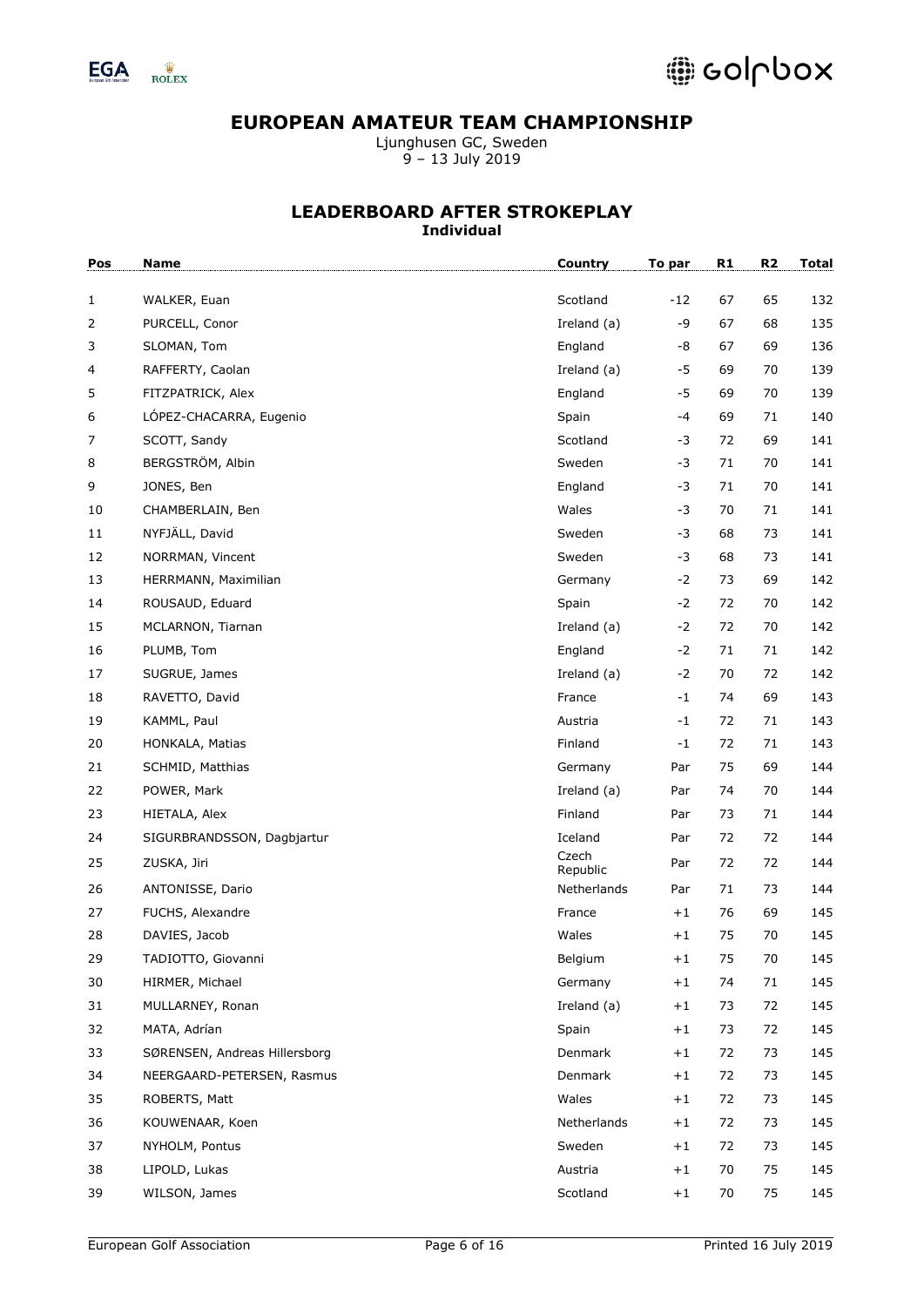

@ colpbox

## **EUROPEAN AMATEUR TEAM CHAMPIONSHIP**

Ljunghusen GC, Sweden – 13 July 2019

#### **LEADERBOARD AFTER STROKEPLAY Individual**

| Pos | Name                        | Country           | To par | R1 | R <sub>2</sub> | Total |
|-----|-----------------------------|-------------------|--------|----|----------------|-------|
| 40  | PÉTURSSON, Bjarki           | Iceland           | $+1$   | 68 | 77             | 145   |
| 41  | CHARMASSON, Clément         | France            | $+1$   | 66 | 79             | 145   |
| 42  | ÅBERG, Ludvig               | Sweden            | $+2$   | 74 | 72             | 146   |
| 43  | HAMMER, Marc                | Germany           | $+2$   | 74 | 72             | 146   |
| 44  | LAMB, Matty                 | England           | $+2$   | 73 | 73             | 146   |
| 45  | FRANCES, Alexander George   | Denmark           | $+2$   | 73 | 73             | 146   |
| 46  | PASTOR, Víctor              | Spain             | $+2$   | 69 | 77             | 146   |
| 47  | HERRMANN, Alexander         | Germany           | $+3$   | 77 | 70             | 147   |
| 48  | VAN TILBURG, Nordin         | Netherlands       | $+3$   | 76 | 71             | 147   |
| 49  | SIMBERG, Casper             | Finland           | $+3$   | 75 | 72             | 147   |
| 50  | PÅLSSON, Christoffer        | Sweden            | $+3$   | 74 | 73             | 147   |
| 51  | MCINSTOSH, Euan             | Scotland          | $+3$   | 73 | 74             | 147   |
| 52  | LUMSDEN, Ryan               | Scotland          | $+3$   | 73 | 74             | 147   |
| 53  | STEINLECHNER, Maximilian    | Austria           | $+4$   | 76 | 72             | 148   |
| 54  | AXELSEN, John               | Denmark           | $+4$   | 74 | 74             | 148   |
| 55  | VEYRET, Victor              | France            | $+4$   | 74 | 74             | 148   |
| 56  | JI, Jerry                   | Netherlands       | $+4$   | 74 | 74             | 148   |
| 57  | DE BRUYN, Jannik            | Germany           | $+4$   | 73 | 75             | 148   |
| 58  | DUMONT DE CHASSART, Adrien  | Belgium           | $+4$   | 73 | 75             | 148   |
| 59  | BARES, Jakub                | Czech<br>Republic | $+5$   | 79 | 70             | 149   |
| 60  | HRIBERNIK, Jan              | Slovenia          | $+5$   | 77 | 72             | 149   |
| 61  | DEL REY, Alejandro          | Spain             | $+5$   | 76 | 73             | 149   |
| 62  | HALL, Harry                 | England           | $+5$   | 75 | 74             | 149   |
| 63  | FOLK, Gerold                | Austria           | $+5$   | 74 | 75             | 149   |
| 64  | SVEINBERGSSON, Gísli        | Iceland           | $+5$   | 72 | 77             | 149   |
| 65  | SNÆR JÚLÍUSSON, Aron        | Iceland           | $+6$   | 76 | 74             | 150   |
| 66  | VAN DOREN, Yente            | Belgium           | $+6$   | 75 | 75             | 150   |
| 67  | BROWN, Hamish William       | Denmark           | $+6$   | 75 | 75             | 150   |
| 68  | MAGNUSSON, Birgir Björn     | Iceland           | $+6$   | 75 | 75             | 150   |
| 69  | JOLKKONEN, Jonatan          | Finland           | $+6$   | 75 | 75             | 150   |
| 70  | DE BONDT, Alan              | Belgium           | $+6$   | 73 | 77             | 150   |
| 71  | ZAPLETAL, Matyas            | Czech<br>Republic | $+7$   | 79 | 72             | 151   |
| 72  | HAPGOOD, Jake               | Wales             | $+7$   | 78 | 73             | 151   |
| 73  | DE WOUTERS D'OPLINTER, Jean | Belgium           | $+7$   | 75 | 76             | 151   |
| 74  | HØST, August Thor           | Denmark           | $+8$   | 77 | 75             | 152   |
| 75  | TREW, Gaelen                | Wales             | $+8$   | 77 | 75             | 152   |
| 76  | BESARD, Matthis             | Belgium           | $+8$   | 75 | 77             | 152   |
| 77  | JANIK, Petr                 | Czech<br>Republic | $+8$   | 74 | 78             | 152   |
| 78  | MONTERO, Ignacio            | Spain             | $+9$   | 76 | 77             | 153   |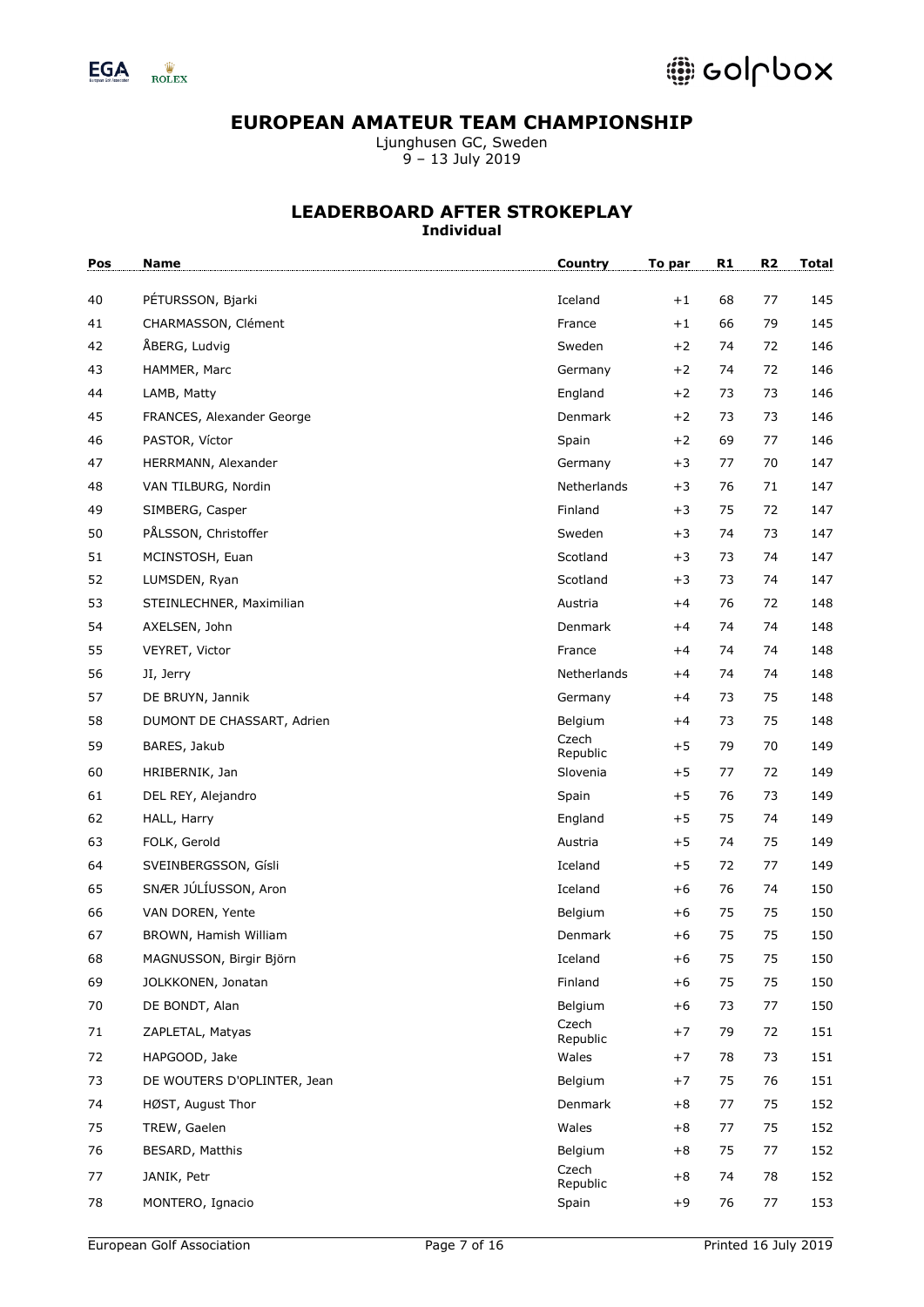

@ colpbox

## **EUROPEAN AMATEUR TEAM CHAMPIONSHIP**

Ljunghusen GC, Sweden – 13 July 2019

#### **LEADERBOARD AFTER STROKEPLAY Individual**

| Pos | <b>Name</b>               | Country           | To par | R1 | R <sub>2</sub> | <b>Total</b> |
|-----|---------------------------|-------------------|--------|----|----------------|--------------|
| 79  | DAVIES, Archie            | Wales             | $+9$   | 76 | 77             | 153          |
| 80  | STEWART, Jamie            | Scotland          | $+9$   | 71 | 82             | 153          |
| 81  | STIRN, Zan Luka           | Slovenia          | $+10$  | 78 | 76             | 154          |
| 82  | MÄHÖNEN, Veeti            | Finland           | $+10$  | 77 | 77             | 154          |
| 83  | VAN DER WEELE, Kiet       | Netherlands       | $+10$  | 77 | 77             | 154          |
| 84  | RATH, Oliver              | Austria           | $+10$  | 76 | 78             | 154          |
| 85  | GEURTS, Bob               | Netherlands       | $+10$  | 76 | 78             | 154          |
| 86  | ZACH, Simon               | Czech<br>Republic | $+11$  | 81 | 74             | 155          |
| 87  | VOJTEH BURKELCA, Kristjan | Slovenia          | $+11$  | 79 | 76             | 155          |
| 88  | ARNÓRSSON, Rúnar          | Iceland           | $+11$  | 78 | 77             | 155          |
| 89  | PENDARIES, Adrien         | France            | $+11$  | 78 | 77             | 155          |
| 90  | LEHESMAA, Santeri         | Finland           | $+11$  | 77 | 78             | 155          |
| 91  | STIRN, Gal Patrik         | Slovenia          | $+12$  | 78 | 78             | 156          |
| 92  | NAGLIC, Luka              | Slovenia          | $+14$  | 75 | 83             | 158          |
| 93  | STRYCEK, Krystof          | Czech<br>Republic | $+15$  | 73 | 86             | 159          |
| 94  | REGNER, Niklas            | Austria           | $+19$  | 83 | 80             | 163          |
| 95  | POTOCAR, Vid Joze         | Slovenia          | $+21$  | 85 | 80             | 165          |
| 96  | KO, Jeong-Weon            | France            | $+23$  | 86 | 81             | 167          |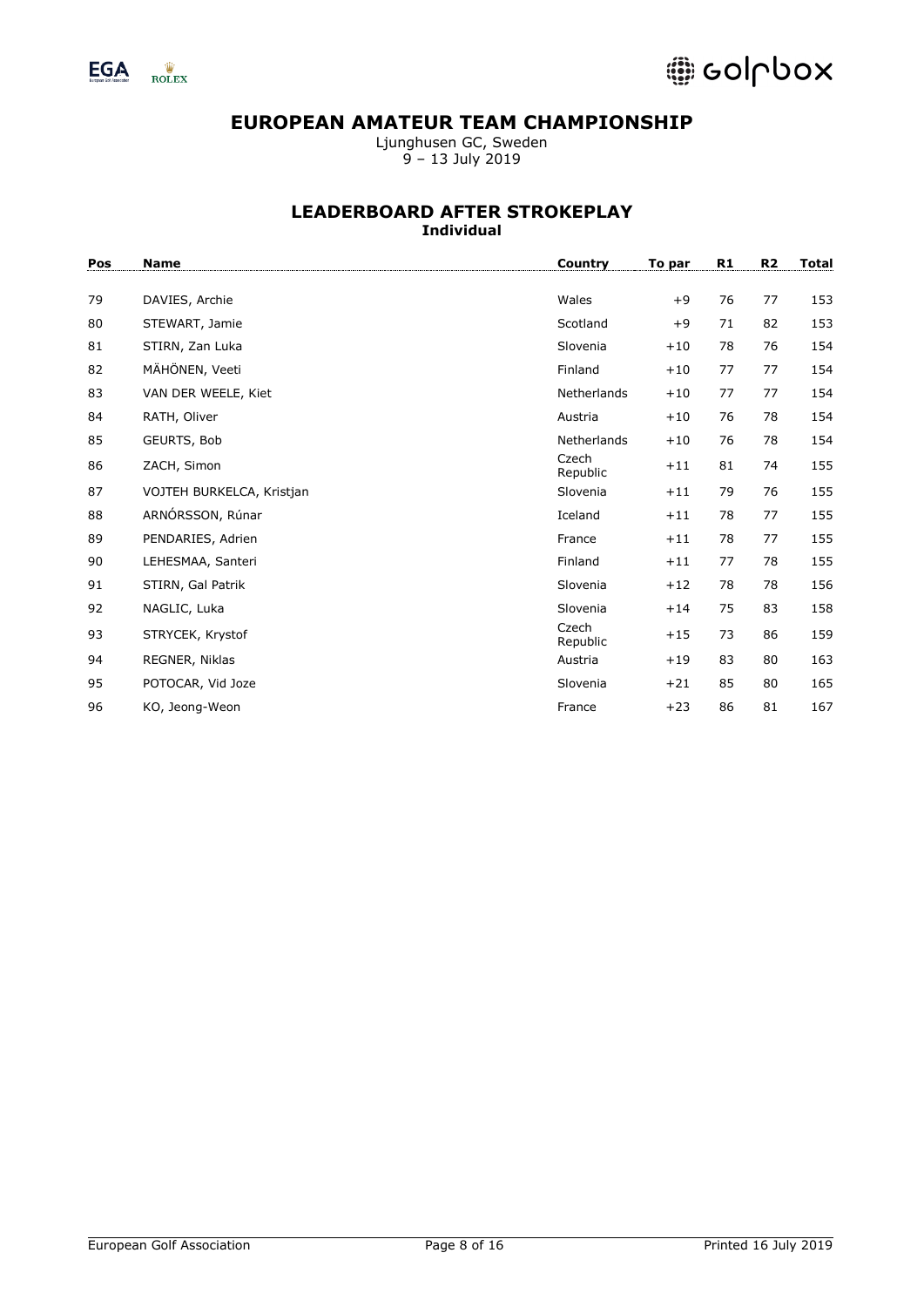



Ljunghusen GC, Sweden 9 – 13 July 2019

Flight A

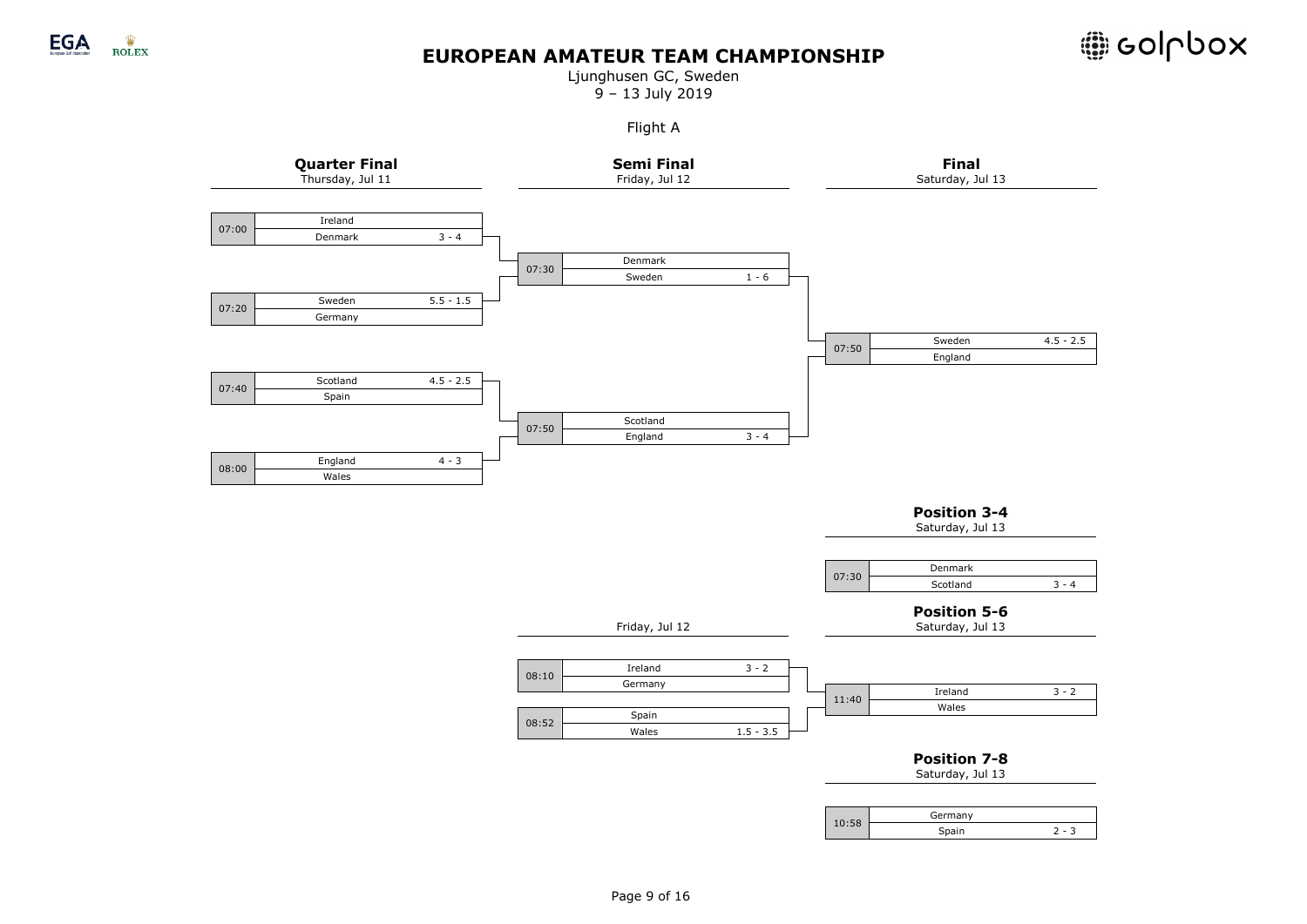

Ljunghusen GC, Sweden 9 – 13 July 2019

### **MATCH RESULT** Flight A

### **Quarter Final**

Thursday, Jul 11

| Ireland                         |          |  |  |  |  |
|---------------------------------|----------|--|--|--|--|
| Caolan Rafferty / Conor Purcell | 0        |  |  |  |  |
| James Sugrue / Ronan Mullarney  |          |  |  |  |  |
| Conor Purcell                   | 1        |  |  |  |  |
| Mark Power                      |          |  |  |  |  |
| Caolan Rafferty                 |          |  |  |  |  |
| Tiarnan McLarnon                | $\Omega$ |  |  |  |  |
| James Sugrue                    | 1        |  |  |  |  |
|                                 |          |  |  |  |  |

| Ireland        |              |     |        |              | <b>Denmark</b>          |
|----------------|--------------|-----|--------|--------------|-------------------------|
| Conor Purcell  | $\Omega$     |     | 5&4    | 1            | John Axelsen / Ar       |
| nan Mullarney  | $\mathbf 0$  |     | 5&4    | $\mathbf{1}$ | Rasmus Neergaa          |
| Conor Purcell  | 1            | 5&3 |        | $\mathbf 0$  | Rasmus Neergaa          |
| Mark Power     | $\mathbf{1}$ | 4&3 |        | $\Omega$     | John Axelsen            |
| aolan Rafferty | $\mathbf{0}$ |     | 1 Hole | $\mathbf{1}$ | Andreas Hillersbo       |
| nan McLarnon   | $\Omega$     |     | 1 Hole | 1            | Alexander George        |
| James Sugrue   | 1            | 3&2 |        | $\mathbf 0$  | <b>August Thor Høst</b> |
|                | з            |     |        |              |                         |

| Caolan Rafferty / Conor Purcell | $\Omega$ | 5&4    |   | John Axelsen / Andreas Hillersborg Sørensen  |
|---------------------------------|----------|--------|---|----------------------------------------------|
| James Sugrue / Ronan Mullarney  | $\Omega$ | 5&4    |   | Rasmus Neergaard-Petersen / Alexander George |
| Conor Purcell                   |          | 5&3    | 0 | Rasmus Neergaard-Petersen                    |
| Mark Power                      |          | 4&3    |   | John Axelsen                                 |
| Caolan Rafferty                 | $\Omega$ | 1 Hole |   | Andreas Hillersborg Sørensen                 |
| <b>Tiarnan McLarnon</b>         | $\Omega$ | 1 Hole |   | Alexander George Frances                     |
| James Sugrue                    |          | 3&2    |   | <b>August Thor Høst</b>                      |
|                                 |          |        |   |                                              |

### **Quarter Final**

Thursday, Jul 11

#### Sweden Germany

| /incent Norrman / David Nyfjäll |
|---------------------------------|
| Albin Bergström / Ludvig Åberg  |
| Pontus Nyholm                   |
| David Nyfjäll                   |
| Vincent Norrman                 |
| Christoffer Pålsson             |
| Albin Bergström                 |
|                                 |

|                     | 5.5           |         |     | 1.5           |                      |
|---------------------|---------------|---------|-----|---------------|----------------------|
| Albin Bergström     | 1             | 6&4     |     | $\mathbf 0$   | Matthias Schmid      |
| Christoffer Pålsson | $\mathbf 0$   |         | 2&1 | $\mathbf{1}$  | Maximilian Herrmann  |
| Vincent Norrman     | $\frac{1}{2}$ | Halved  |     | $\frac{1}{2}$ | Jannik De Bruyn      |
| David Nyfjäll       | 1             | 3&1     |     | $\Omega$      | Michael Hirmer       |
| Pontus Nyholm       | 1             | 2 Holes |     | $\Omega$      | Marc Hammer          |
| öm / Ludvig Åberg   | 1             | 19th    |     | $\Omega$      | Maximilian Herrmann  |
| nan / David Nyfjäll |               | 19th    |     | 0             | Matthias Schmid / Ja |

|                                 | 5.5           |         | 1.5           |                                          |
|---------------------------------|---------------|---------|---------------|------------------------------------------|
| Albin Bergström                 | $\mathbf{1}$  | 6&4     | $\mathbf 0$   | Matthias Schmid                          |
| Christoffer Pålsson             | $\Omega$      | 2&1     | 1             | Maximilian Herrmann                      |
| Vincent Norrman                 | $\frac{1}{2}$ | Halved  | $\frac{1}{2}$ | Jannik De Bruyn                          |
| David Nyfjäll                   | $\mathbf{1}$  | 3&1     | $\mathbf 0$   | Michael Hirmer                           |
| Pontus Nyholm                   | $\mathbf{1}$  | 2 Holes | $\mathbf 0$   | Marc Hammer                              |
| Albin Bergström / Ludvig Åberg  | $\mathbf{1}$  | 19th    | $\mathbf 0$   | Maximilian Herrmann / Alexander Herrmann |
| Vincent Norrman / David Nyfjäll |               | 19th    | $\mathbf 0$   | Matthias Schmid / Jannik De Bruyn        |
|                                 |               |         |               |                                          |

#### **Quarter Final** Thursday, Jul 11

| Euan Walker / Euan McIntosh |
|-----------------------------|
| James Wilson / Sandy Scott  |
| Fuan Walker                 |
| Sandy Scott                 |
| Jamie Stewart               |
| James Wilson                |
| Ryan Lumsden                |
|                             |

| Scotland      |               |        |     |               | Spain                    |
|---------------|---------------|--------|-----|---------------|--------------------------|
| Euan McIntosh | $\mathbf{1}$  | 1 Hole |     | $\Omega$      | Eugenio López-Chacarra   |
| / Sandy Scott | 1             | 4&3    |     | $\mathbf 0$   | Víctor Pastor / Eduard R |
| Euan Walker   | $\Omega$      |        | 4&3 | $\mathbf{1}$  | Alejandro Del Rev        |
| Sandy Scott   | 1             | 281    |     | $\mathbf 0$   | <b>Eduard Rousaud</b>    |
| Jamie Stewart | $\Omega$      |        | 483 | $\mathbf{1}$  | Eugenio López-Chacarra   |
| James Wilson  | $\frac{1}{2}$ | Halved |     | $\frac{1}{2}$ | Víctor Pastor            |
| Ryan Lumsden  | $\mathbf{1}$  | 5&4    |     | $\Omega$      | Ignacio Montero          |
|               | 4.5           |        |     | 2.5           |                          |

**Quarter Final** Thursday, Jul 11

| Euan Walker / Euan McIntosh |               | 1 Hole |     | $\mathbf{0}$  | Eugenio López-Chacarra / Adrían Mata |
|-----------------------------|---------------|--------|-----|---------------|--------------------------------------|
| James Wilson / Sandy Scott  | 1             | 4&3    |     | $\mathbf{0}$  | Víctor Pastor / Eduard Rousaud       |
| Euan Walker                 | 0             |        | 4&3 | 1             | Alejandro Del Rey                    |
| Sandy Scott                 |               | 2&1    |     | $\mathbf 0$   | <b>Eduard Rousaud</b>                |
| Jamie Stewart               | $\Omega$      |        | 4&3 | 1             | Eugenio López-Chacarra               |
| James Wilson                | $\frac{1}{2}$ | Halved |     | $\frac{1}{2}$ | Víctor Pastor                        |
| Ryan Lumsden                | 1             | 5&4    |     | $\mathbf 0$   | Ignacio Montero                      |
|                             | 4.5           |        |     | 2.5           |                                      |

| England                     |   |     |        |          | Wales                |
|-----------------------------|---|-----|--------|----------|----------------------|
| Tom Sloman / Tom Plumb      | 1 | 5&3 |        | 0        | Ben Chamber          |
| ex Fitzpatrick / Matty Lamb | 1 | 2&1 |        | $\Omega$ | Jake Hapgood         |
| Tom Sloman                  | 1 | 3&2 |        | 0        | Ben Chamber          |
| Ben Jones                   | 0 |     | 1 Hole |          | Gaelen Trew          |
| Alex Fitzpatrick            | 0 |     | 1 Hole |          | <b>Archie Davies</b> |
| Harry Hall                  |   | 2&1 |        |          | Matt Roberts         |

#### Wales

| Tom Sloman / Tom Plumb        |          | 5&3    | $\Omega$ | Ben Chamberlain / Matt Roberts |
|-------------------------------|----------|--------|----------|--------------------------------|
| Alex Fitzpatrick / Matty Lamb | 1        | 2&1    | $\Omega$ | Jake Hapgood / Jacob Davies    |
| Tom Sloman                    | 1        | 3&2    | $\Omega$ | Ben Chamberlain                |
| Ben Jones                     | $\Omega$ | 1 Hole |          | Gaelen Trew                    |
| Alex Fitzpatrick              | $\Omega$ | 1 Hole |          | <b>Archie Davies</b>           |
| Harry Hall                    |          | 2&1    | $\Omega$ | Matt Roberts                   |
| Tom Plumb                     | 0        | 2&1    |          | Jake Hapgood                   |
|                               | 4        |        |          |                                |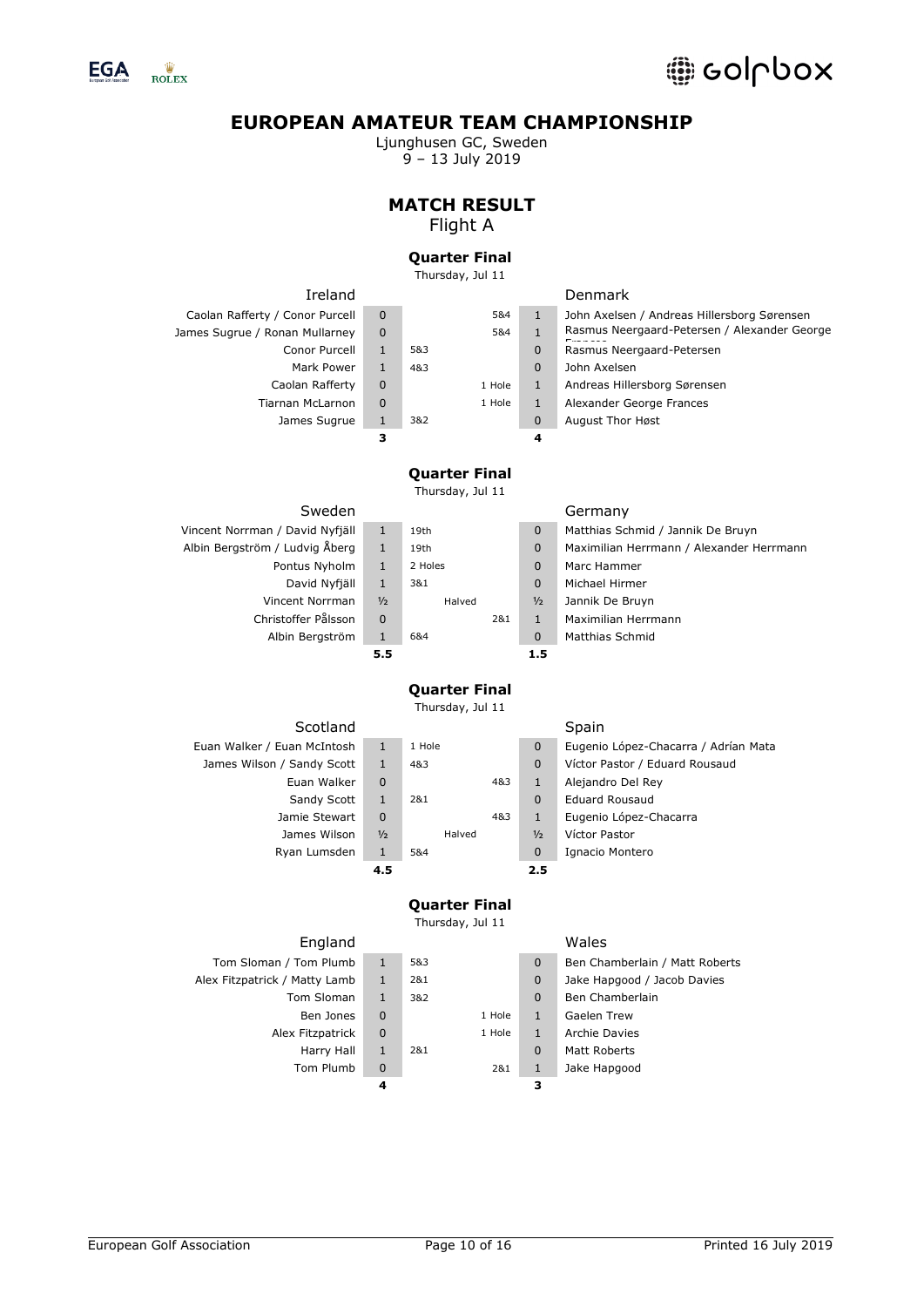

Ljunghusen GC, Sweden 9 – 13 July 2019

#### **MATCH RESULT** Flight A

#### **Semi Final**

Friday, Jul 12

| Denmark                                      |               |        |               | Sweden                             |
|----------------------------------------------|---------------|--------|---------------|------------------------------------|
| John Axelsen / Andreas Hillersborg Sørensen  | $\Omega$      | 2&1    |               | Ludvig Åberg / Christoffer Pålsson |
| Alexander George Frances / Rasmus Neergaard- | $\Omega$      | 19th   |               | Pontus Nyholm / Albin Bergström    |
| Rasmus Neergaard-Petersen                    | $\mathbf 0$   | 5&4    |               | Vincent Norrman                    |
| John Axelsen                                 | $\frac{1}{2}$ | Halved | $\frac{1}{2}$ | David Nyfjäll                      |
| Alexander George Frances                     | $\Omega$      | 3&1    |               | Ludvig Åberg                       |
| Hamish William Brown                         | $\Omega$      | 483    |               | Pontus Nyholm                      |
| August Thor Høst                             | $\frac{1}{2}$ | Halved | $\frac{1}{2}$ | Albin Bergström                    |
|                                              |               |        | 6             |                                    |

### **Semi Final**

Friday, Jul 12

| Juuanu                      |              |
|-----------------------------|--------------|
| Sandy Scott / James Wilson  | 0            |
| Euan McIntosh / Euan Walker | $\Omega$     |
| Sandy Scott                 | $\mathbf{1}$ |
| Fuan Walker                 | $\mathbf{1}$ |
| James Wilson                | $\Omega$     |
| Jamie Stewart               | $\Omega$     |
| Ryan Lumsden                | $\mathbf{1}$ |
|                             |              |

#### Scotland **England**

| ' James Wilson | 0            |        | 3&2     | 1           | Tom Sloman /     |
|----------------|--------------|--------|---------|-------------|------------------|
| / Euan Walker  | 0            |        | 2 Holes | 1           | Alex Fitzpatrick |
| Sandy Scott    | 1            | 6&4    |         | 0           | Tom Sloman       |
| Euan Walker    | $\mathbf{1}$ | 1 Hole |         | $\mathbf 0$ | Alex Fitzpatrick |
| James Wilson   | 0            |        | 3&2     | 1           | Tom Plumb        |
| Jamie Stewart  | 0            |        | 3&1     | 1           | Harry Hall       |
| Ryan Lumsden   | 1            | 3&2    |         | 0           | Ben Jones        |
|                |              |        |         |             |                  |

| Sandy Scott / James Wilson  | $\mathbf 0$ | 3&2     |              | Tom Sloman / Tom Plumb        |
|-----------------------------|-------------|---------|--------------|-------------------------------|
| Euan McIntosh / Euan Walker | $\mathbf 0$ | 2 Holes | 1            | Alex Fitzpatrick / Matty Lamb |
| Sandy Scott                 |             | 6&4     | $\mathbf 0$  | Tom Sloman                    |
| Euan Walker                 | 1           | 1 Hole  | $\mathbf 0$  | Alex Fitzpatrick              |
| James Wilson                | 0           | 3&2     | $\mathbf{1}$ | Tom Plumb                     |
| Jamie Stewart               | $\mathbf 0$ | 3&1     | 1            | Harry Hall                    |
| Ryan Lumsden                | 1           | 3&2     | $\mathbf 0$  | Ben Jones                     |
|                             |             |         |              |                               |

## **Position 5-6**

Friday, Jul 12

#### Ireland Germany

|                                    |   |      |     |   | --------                             |
|------------------------------------|---|------|-----|---|--------------------------------------|
| Ronan Mullarney / Tiarnan McLarnon |   | W/O  |     | 0 | Matthias Schmid / Alexander Herrmann |
| Conor Purcell                      |   | 3&2  |     |   | Jannik De Bruyn                      |
| Mark Power                         |   | 20th |     |   | Maximilian Herrmann                  |
| Caolan Rafferty                    | 0 |      | 3&2 |   | Michael Hirmer                       |
| James Sugrue                       | 0 |      | 3&2 |   | Marc Hammer                          |
|                                    |   |      |     |   |                                      |
|                                    |   |      |     |   |                                      |

## **Position 7-8**

Friday, Jul 12

| Spain                           |               |        |               | Wales                        |
|---------------------------------|---------------|--------|---------------|------------------------------|
| Víctor Pastor / Ignacio Montero | ı             | 4&2    | $\Omega$      | Matt Roberts / Archie Davies |
| Alejandro Del Rey               | 0             | 1 Hole |               | Gaelen Trew                  |
| Eugenio López-Chacarra          | 0             | 2&1    |               | Jacob Davies                 |
| <b>Eduard Rousaud</b>           | $\frac{1}{2}$ | Halved | $\frac{1}{2}$ | Ben Chamberlain              |
| Adrían Mata                     | 0             | 5&4    |               | Jake Hapgood                 |
|                                 | 1.5           |        | 3.5           |                              |
|                                 |               |        |               |                              |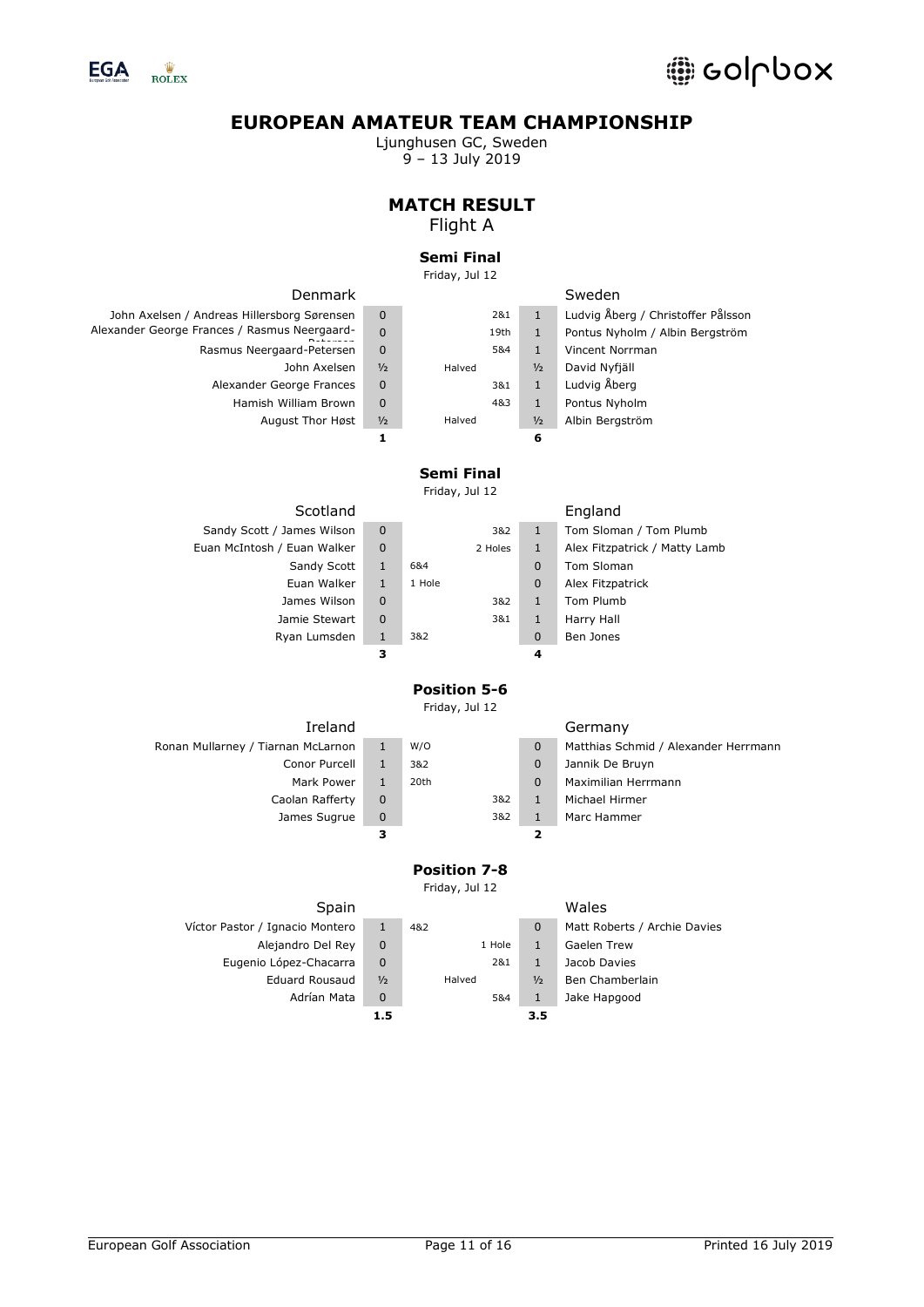

Ljunghusen GC, Sweden 9 – 13 July 2019

### **MATCH RESULT** Flight A

## **Final**

Saturday, Jul 13

Ludvig Åberg / Christoffer Pålsson 0 1 2&1 1 Tom Sloman / Tom Plumb David Nyfjäll / Vincent Norrman 1 4&3 0 Alex Fitzpatrick / Matty Lamb

| Sweden             |               |        |     |               | England          |
|--------------------|---------------|--------|-----|---------------|------------------|
| hristoffer Pålsson | $\Omega$      |        | 281 | 1             | Tom Sloman / 1   |
| Vincent Norrman    | $\mathbf{1}$  | 483    |     | $\Omega$      | Alex Fitzpatrick |
| Pontus Nyholm      | $\mathbf{1}$  | 1 Hole |     | $\Omega$      | Alex Fitzpatrick |
| Ludvig Åberg       | $\mathbf{1}$  | 3&1    |     | $\Omega$      | Tom Sloman       |
| David Nyfjäll      | $\frac{1}{2}$ | Halved |     | $\frac{1}{2}$ | Tom Plumb        |
| Vincent Norrman    | $\Omega$      |        | 281 | $\mathbf{1}$  | Harry Hall       |
| Albin Bergström    | 1             | 3&2    |     | 0             | Ben Jones        |
|                    | 4.5           |        |     | 2.5           |                  |
|                    |               |        |     |               |                  |

## **Position 3-4**

Saturday, Jul 13

| Denmark                                    |
|--------------------------------------------|
| Andreas Hillersborg Sørensen / August Thor |
| John Axelsen / Alexander George Frances    |
| Rasmus Neergaard-Petersen                  |
| Andreas Hillersborg Sørensen               |
| John Axelsen                               |
| Alexander George Frances                   |
| <b>August Thor Høst</b>                    |
|                                            |

#### Denmark Scotland 0 3&2 1 Sandy Scott / Ryan Lumsden 0 1 4&3 1 Euan McIntosh / Euan Walker 1 4&3 0 Sandy Scott 0 1 Hole 1 Euan Walker 0 1 Hole 1 Ryan Lumsden 1 3&2 0 Jamie Stewart 1 5&4 0 James Wilson **3 4**

## **Position 5-6**

Saturday, Jul 13

| Ireland                        |          |         |     |   | Wales                        |
|--------------------------------|----------|---------|-----|---|------------------------------|
| Caolan Rafferty / James Sugrue |          | 22nd    |     |   | Matt Roberts / Archie Davies |
| Conor Purcell                  | $\Omega$ |         | 4&3 |   | Gaelen Trew                  |
| Mark Power                     |          | 19th    |     | 0 | Jacob Davies                 |
| Ronan Mullarney                | 0        |         | 2&1 |   | Ben Chamberlain              |
| <b>Tiarnan McLarnon</b>        |          | 2 Holes |     |   | Jake Hapgood                 |

## **Position 7-8**

**3 2**

Saturday, Jul 13

| Germany                              |             |        |              | Spain                                |
|--------------------------------------|-------------|--------|--------------|--------------------------------------|
| Matthias Schmid / Alexander Herrmann | 0           | W/O    | 1            | Eugenio López-Chacarra / Adrían Mata |
| Maximilian Herrmann                  | $\mathbf 0$ | 1 Hole |              | Ignacio Montero                      |
| Jannik De Bruyn                      | $\mathbf 0$ | 3&2    |              | Víctor Pastor                        |
| Marc Hammer                          |             | 1 Hole | $\mathbf{0}$ | Alejandro Del Rey                    |
| Michael Hirmer                       |             | 3&2    | $\mathbf{0}$ | <b>Eduard Rousaud</b>                |
|                                      |             |        | з            |                                      |
|                                      |             |        |              |                                      |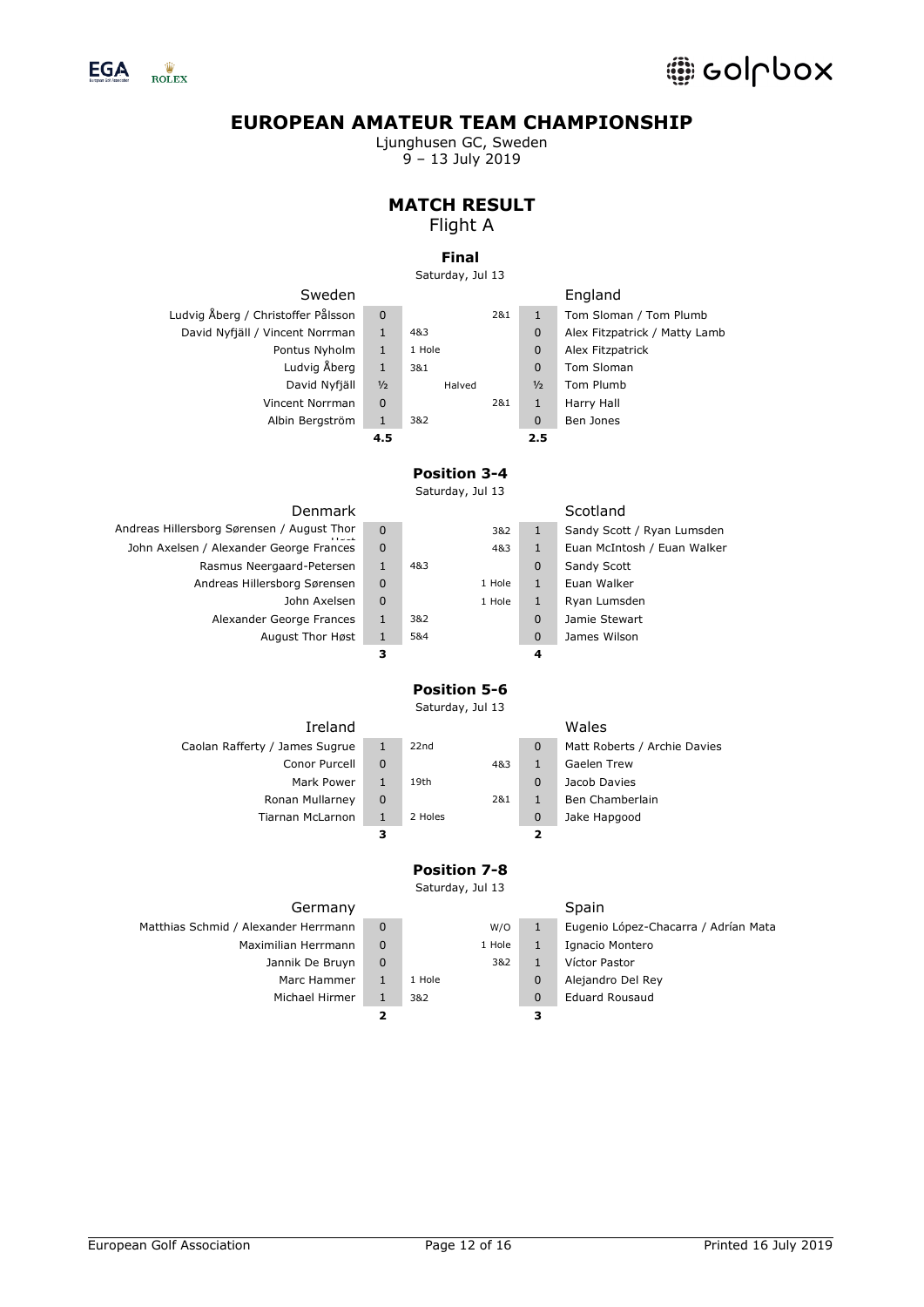



Ljunghusen GC, Sweden 9 – 13 July 2019

Flight B

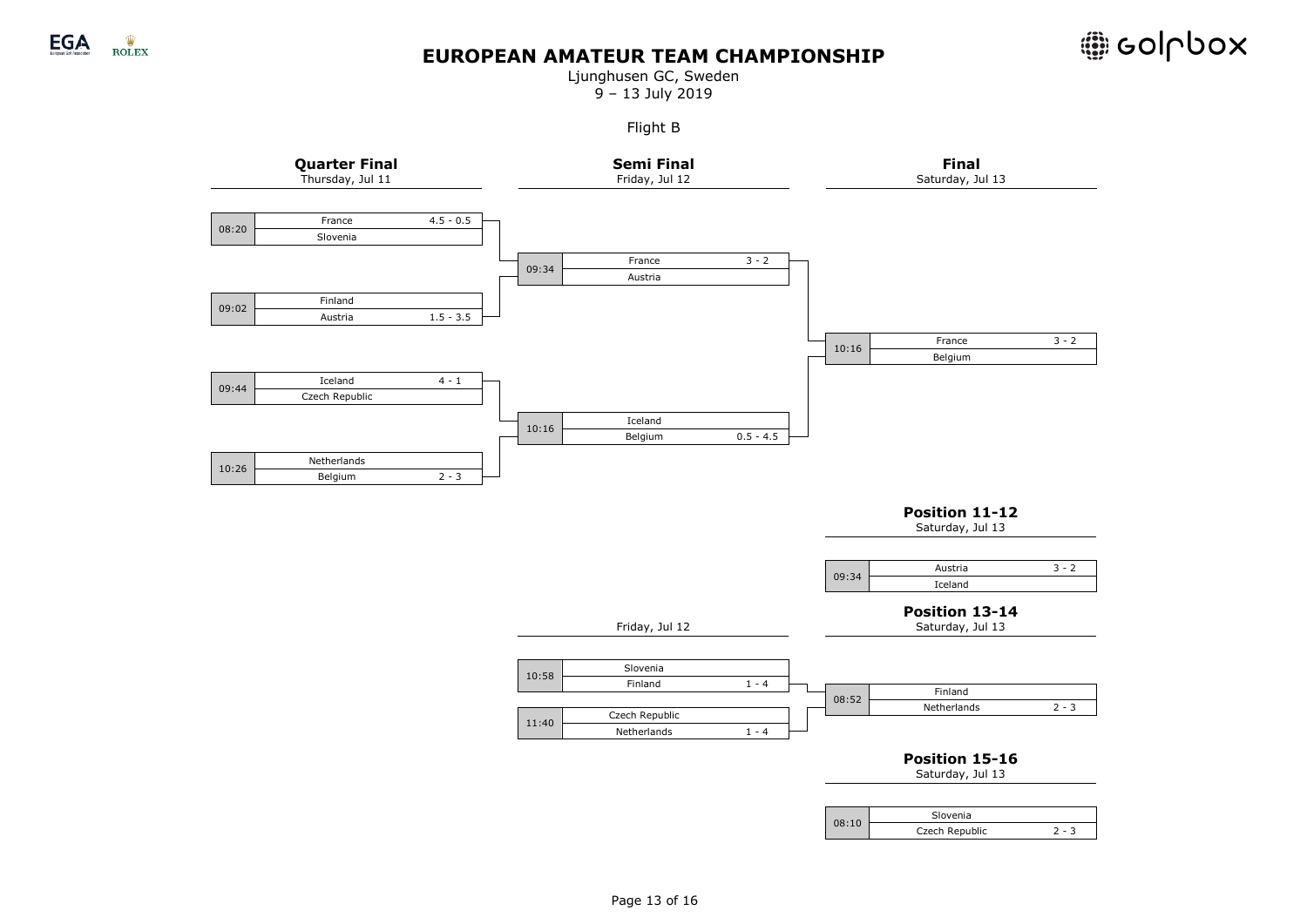

Ljunghusen GC, Sweden 9 – 13 July 2019

## **MATCH RESULT** Flight B

### **Quarter Final**

Thursday, Jul 11

France Slovenia Jeong-Weon Ko / Adrien Pendaries ½ Halved ½ Luka Naglic / Kristjan Vojteh Burkelca David Ravetto 1 4&3 0 Zan Luka Stirn Clément Charmasson 1 3&2 0 Jan Hribernik Victor Veyret 1 4&3 0 Vid Joze Potocar Alexandre Fuchs 1 4&3 0 Gal Patrik Stirn **4.5 0.5 Quarter Final** Thursday, Jul 11 Finland **Austria** Santeri Lehesmaa / Casper Simberg | 0 1 382 1 Paul Kamml / Niklas Regner Alex Hietala 1 3&2 0 Gerold Folk Matias Honkala 0 2 Holes 1 Maximilian Steinlechner Jonatan Jolkkonen ½ Halved ½ Oliver Rath Veeti Mähönen 0 3&2 1 Lukas Lipold **1.5 3.5 Quarter Final** Thursday, Jul 11 Iceland Czech Republic

| Gísli Sveinbergsson / Birgir Björn Magnusson |
|----------------------------------------------|
| Bjarki Pétursson                             |
| Rúnar Arnórsson                              |
| Aron Snær Júlíusson                          |
| Dagbjartur Sigurbrandsson                    |
|                                              |

|              |         |     |          | Czech Republic               |
|--------------|---------|-----|----------|------------------------------|
| $\mathbf{1}$ | 19th    |     | $\Omega$ | Petr Janik / Krystof Strycek |
| $\Omega$     |         | 2&1 | 1        | Jiri Zuska                   |
| $\mathbf{1}$ | 2 Holes |     | $\Omega$ | Matyas Zapletal              |
| $\mathbf{1}$ | 1 Hole  |     | $\Omega$ | Jakub Bares                  |
| $\mathbf{1}$ | 2&1     |     | 0        | Simon Zach                   |
| 4            |         |     |          |                              |

### **Quarter Final**

Thursday, Jul 11

| Netherlands            |  |
|------------------------|--|
| s / Kiet Van der Weele |  |
| Koen Kouwenaar         |  |
| Dario Antonisse        |  |
| Jerry Ji               |  |
|                        |  |

| <b>Netherlands</b> |   |      |         |    | <b>Belgium</b>     |
|--------------------|---|------|---------|----|--------------------|
| Kiet Van der Weele | 0 |      | 2 Holes | 1. | Matthis Besard / Y |
| Koen Kouwenaar     |   | 6&4  |         | 0  | Adrien Dumont de   |
| Dario Antonisse    | 0 |      | 23rd    | 1  | Alan De Bondt      |
| Jerry Ji           | 0 |      | 2 Holes | 1  | Jean de Wouters o  |
| Nordin Van Tilburg | 1 | 19th |         | 0  | Giovanni Tadiotto  |
|                    |   |      |         |    |                    |

## **Semi Final**

Friday, Jul 12

| France                           |   |        |        |   | Austria                    |
|----------------------------------|---|--------|--------|---|----------------------------|
| Jeong-Weon Ko / Adrien Pendaries | 0 |        | 1 Hole |   | Paul Kamml / Niklas Regner |
| David Ravetto                    |   | 6&5    |        | 0 | Maximilian Steinlechner    |
| Clément Charmasson               |   | 1 Hole |        | 0 | Oliver Rath                |
| Victor Veyret                    | 0 |        | 1 Hole |   | Lukas Lipold               |
| Alexandre Fuchs                  |   | 4&3    |        | 0 | Gerold Folk                |
|                                  | 3 |        |        | 7 |                            |

#### Belgium

Bob Geurts / Kiet Van der Weele 0 2 Holes 1 Matthis Besard / Yente Van Doren 1 6&4 0 Adrien Dumont de Chassart 0 2 Holes 1 Jean de Wouters d'Oplinter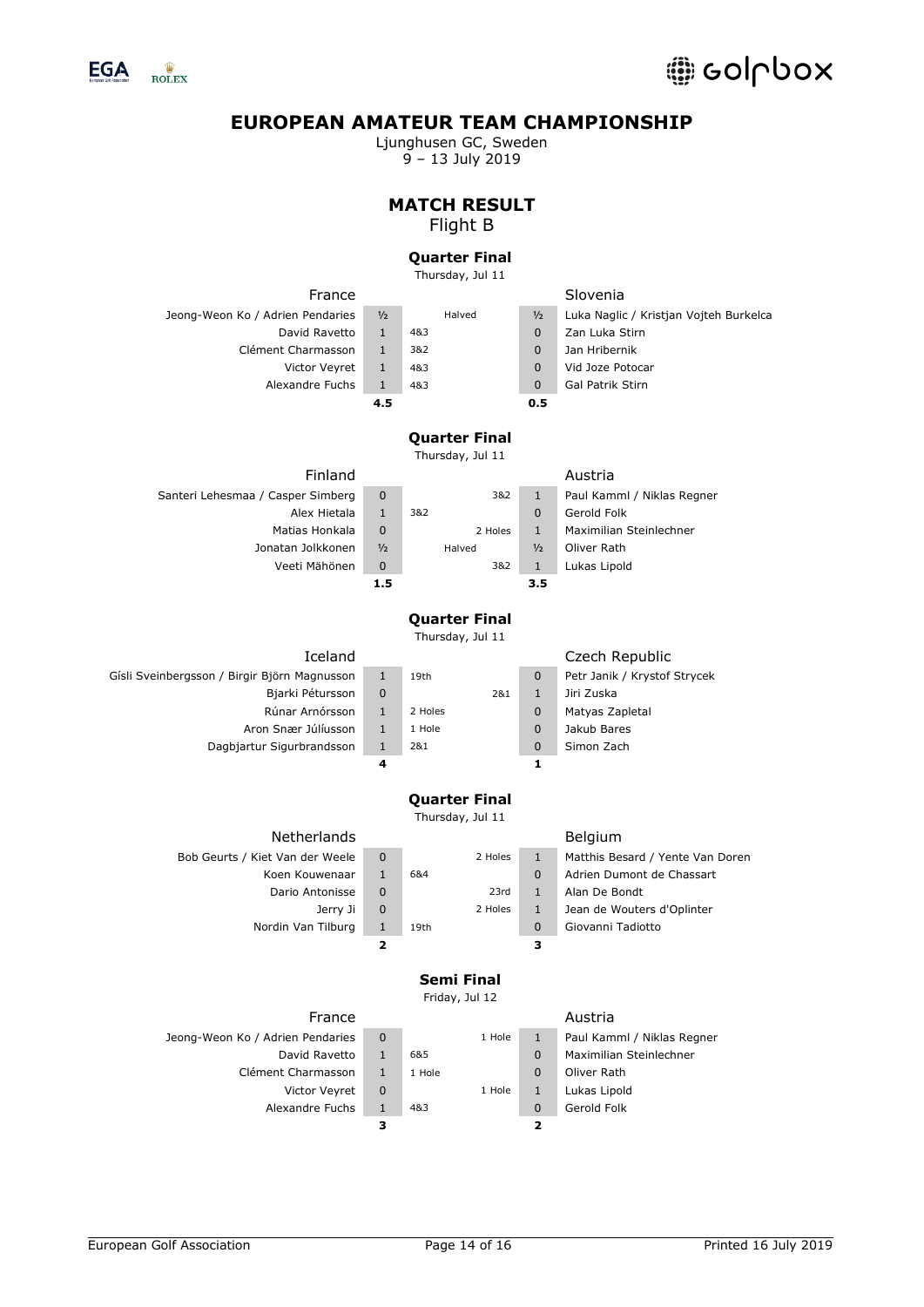

Ljunghusen GC, Sweden 9 – 13 July 2019

### **MATCH RESULT** Flight B

#### **Semi Final**

Friday, Jul 12

| Iceland                                      |                                                                    |                                       |                              | Belgium                                           |
|----------------------------------------------|--------------------------------------------------------------------|---------------------------------------|------------------------------|---------------------------------------------------|
| Gísli Sveinbergsson / Birgir Björn Magnusson | 0                                                                  | 5&4                                   | $\mathbf{1}$                 | Yente Van Doren / Matthis Besard                  |
| Bjarki Pétursson                             | $\mathbf 0$<br>$\mathbf{1}$<br>Adrien Dumont de Chassart<br>1 Hole |                                       |                              |                                                   |
| Aron Snær Júlíusson                          | 0                                                                  | 1 Hole                                | $\mathbf{1}$                 | Alan De Bondt                                     |
| Rúnar Arnórsson                              | 1/2                                                                | Halved                                | 1/2                          | Jean de Wouters d'Oplinter                        |
| Dagbjartur Sigurbrandsson                    | $\overline{0}$                                                     | 483                                   | $\mathbf{1}$                 | Giovanni Tadiotto                                 |
|                                              | 0.5                                                                |                                       | 4.5                          |                                                   |
|                                              |                                                                    | <b>Position 5-6</b>                   |                              |                                                   |
|                                              |                                                                    | Friday, Jul 12                        |                              |                                                   |
| Slovenia                                     |                                                                    |                                       |                              | Finland                                           |
| Luka Naglic / Kristjan Vojteh Burkelca       | 0                                                                  | 483                                   | $\mathbf{1}$                 | Santeri Lehesmaa / Veeti Mähönen                  |
| <b>Gal Patrik Stirn</b>                      | $\mathbf{1}$                                                       | 1 Hole                                | 0                            | Matias Honkala                                    |
| Vid Joze Potocar                             | 0                                                                  | 3&2                                   | $\mathbf{1}$                 | Casper Simberg                                    |
| Jan Hribernik                                | 0                                                                  | 1 Hole                                | $\mathbf{1}$                 | Alex Hietala                                      |
| Zan Luka Stirn                               | $\pmb{0}$                                                          | 2&1                                   | $\mathbf{1}$                 | Jonatan Jolkkonen                                 |
|                                              | 1                                                                  |                                       | 4                            |                                                   |
|                                              |                                                                    |                                       |                              |                                                   |
|                                              |                                                                    | <b>Position 7-8</b><br>Friday, Jul 12 |                              |                                                   |
|                                              |                                                                    |                                       |                              | Netherlands                                       |
| Czech Republic                               |                                                                    |                                       |                              |                                                   |
| Petr Janik / Krystof Strycek<br>Simon Zach   | 0<br>$\pmb{0}$                                                     | 5&4<br>483                            | $\mathbf{1}$<br>$\mathbf{1}$ | Bob Geurts / Kiet Van der Weele<br>Koen Kouwenaar |
| Matyas Zapletal                              | 0                                                                  | 6&5                                   | $\mathbf{1}$                 | Dario Antonisse                                   |
| Jiri Zuska                                   | $\mathbf{1}$                                                       | 1 Hole                                | 0                            | Jerry Ji                                          |
| Jakub Bares                                  | $\mathbf 0$                                                        | 3&2                                   | $\mathbf{1}$                 | Nordin Van Tilburg                                |
|                                              | 1                                                                  |                                       | 4                            |                                                   |
|                                              |                                                                    |                                       |                              |                                                   |
|                                              |                                                                    | <b>Final</b>                          |                              |                                                   |
|                                              |                                                                    | Saturday, Jul 13                      |                              |                                                   |
| France                                       |                                                                    |                                       |                              | Belgium                                           |
| Jeong-Weon Ko / Adrien Pendaries             | $\mathbf{1}$                                                       | 20th                                  | 0                            | Yente Van Doren / Matthis Besard                  |
| David Ravetto                                | 0                                                                  | 1 Hole                                | $\mathbf{1}$                 | Adrien Dumont de Chassart                         |
| Clément Charmasson                           | 0                                                                  | 2&1                                   | $\mathbf{1}$                 | Alan De Bondt                                     |
| Victor Veyret                                | $\mathbf{1}$                                                       | 3&2                                   | 0                            | Jean de Wouters d'Oplinter                        |
| Alexandre Fuchs                              | $\mathbf 1$<br>3                                                   | 1 Hole                                | 0<br>$\overline{\mathbf{2}}$ | Giovanni Tadiotto                                 |
|                                              |                                                                    |                                       |                              |                                                   |
|                                              |                                                                    | <b>Position 3-4</b>                   |                              |                                                   |
|                                              |                                                                    | Saturdav, Jul 13                      |                              |                                                   |

| Austria                     |             |     |     |          | Iceland             |
|-----------------------------|-------------|-----|-----|----------|---------------------|
| Gerold Folk / Niklas Regner |             | 482 |     | $\Omega$ | Aron Snær Júlíusso  |
| Oliver Rath                 | $\Omega$    |     | 3&2 |          | Dagbjartur Sigurbra |
| Paul Kamml                  |             | 5&4 |     | $\Omega$ | Birgir Björn Magnus |
| Maximilian Steinlechner     | 1           | 281 |     | $\Omega$ | Gísli Sveinbergsson |
| Lukas Lipold                | $\mathbf 0$ |     | 2&1 |          | Rúnar Arnórsson     |
|                             | 3           |     |     |          |                     |

Saturday, Jul 13

|     | Tceland                                |
|-----|----------------------------------------|
| 4&2 | Aron Snær Júlíusson / Bjarki Pétursson |

| iklas Regner | 48.Z |     | Aron Shær Juliusson / Bjarki Peturss |
|--------------|------|-----|--------------------------------------|
| Oliver Rath  |      | 3&2 | Dagbjartur Sigurbrandsson            |
| Paul Kamml   | 5&4  |     | Birgir Björn Magnusson               |
| Steinlechner | 2&1  |     | Gísli Sveinbergsson                  |
| Lukas Lipold |      | 2&1 | Rúnar Arnórsson                      |